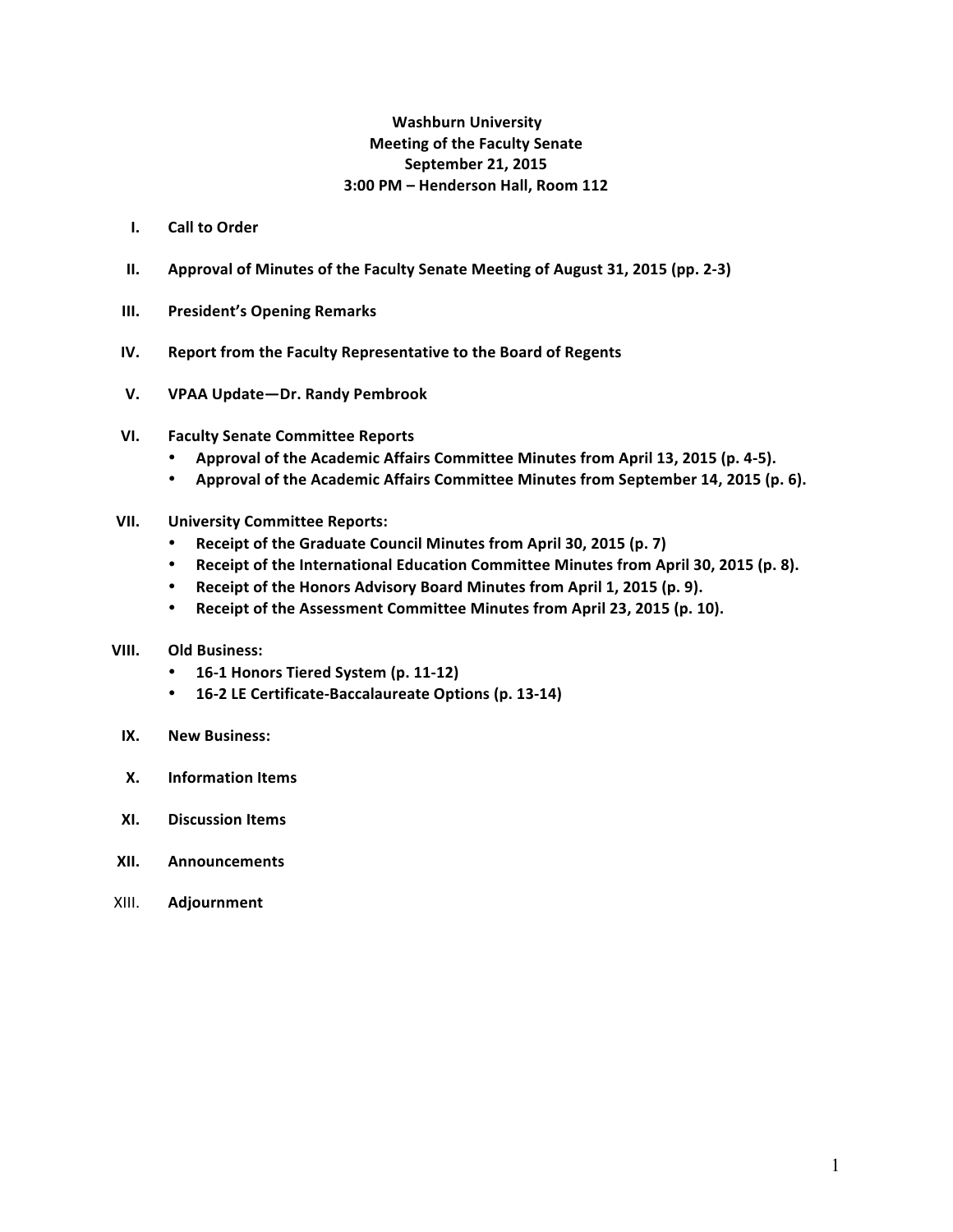# **Washburn University Meeting of the Faculty Senate August 31, 2015 3:00 PM – Kansas Room, Memorial Union**

#### **PRESENT:**

Alexander (Rebecca), Ball, Farwell, Francis, Garritano, Jackson, Kwak, Leung, Mansfield, Mapp, Mastrosimone, Memmer, Moddelmog, Palbicke, Pembrook, Petersen, Porta, Routsong, Sadikot, Sanchez, Schnoebelen, Smith, Sourgens, Stacey, Steinroetter, Stevens, Stevenson, Treinen, Tutwiler, **Weiner, Wohl, Worsely, Zwikstra**

# **ABSENT:**

Alexander (Ryan), Childers, McHenry, Mechtly, Russell, Scofield

- **XIV. President Ball called the meeting to order at 3:06pm.**
- **XV.** The minutes of the Faculty Senate Meeting of May 4, 2015 were approved.
- **XVI.** President's Opening Remarks:
	- Thank you all for being here and serving as a senator. We'll do introductions after the meeting **and socialize.**
- **XVII.** Report from the Faculty Representative to the Board of Regents:
	- There have been two general meetings, and one finance-budget meeting over the summer; a **couple of things of note:**
		- $\circ$  Washburn's position in terms of tuition is approximately in the middle among KS Regent's schools, so we're competitive.
		- $\circ$  We're the lowest in terms of tuition increases over the past five years.
		- $\circ$  There will be a modest salary increase of 1.8% going into effect in October/November.
- **XVIII. VPAA Update—Dr. Randy Pembrook:**
	- **Thanks for the turnout at the first General Faculty meeting.**
	- Academic Affairs Committee reminder: with the way we structured the new approach to probation, this committee will make a recommendation back to the full group on an annual **basis.**
	- Bylaws: we had a proposal at the end of the last year coming forward regarding new programs. They typically come through units, but what if we have an interdisciplinary **program?** It resolved itself at the time, but we may revisit this quandary at least to discuss it.
	- Enrollment/Recruitment/Retention—thanks for your efforts over the summer to help with **this.**
	- NOTE: The Small Recital Hall project is a multi-phase project; we're just starting to look at it. The timeline is long-term.
	- Pembrook noted he was very pleased that the new faculty seem to be fitting in well already **thanks for making this happen.**
	- **XIX. Faculty Senate Committee Reports: None**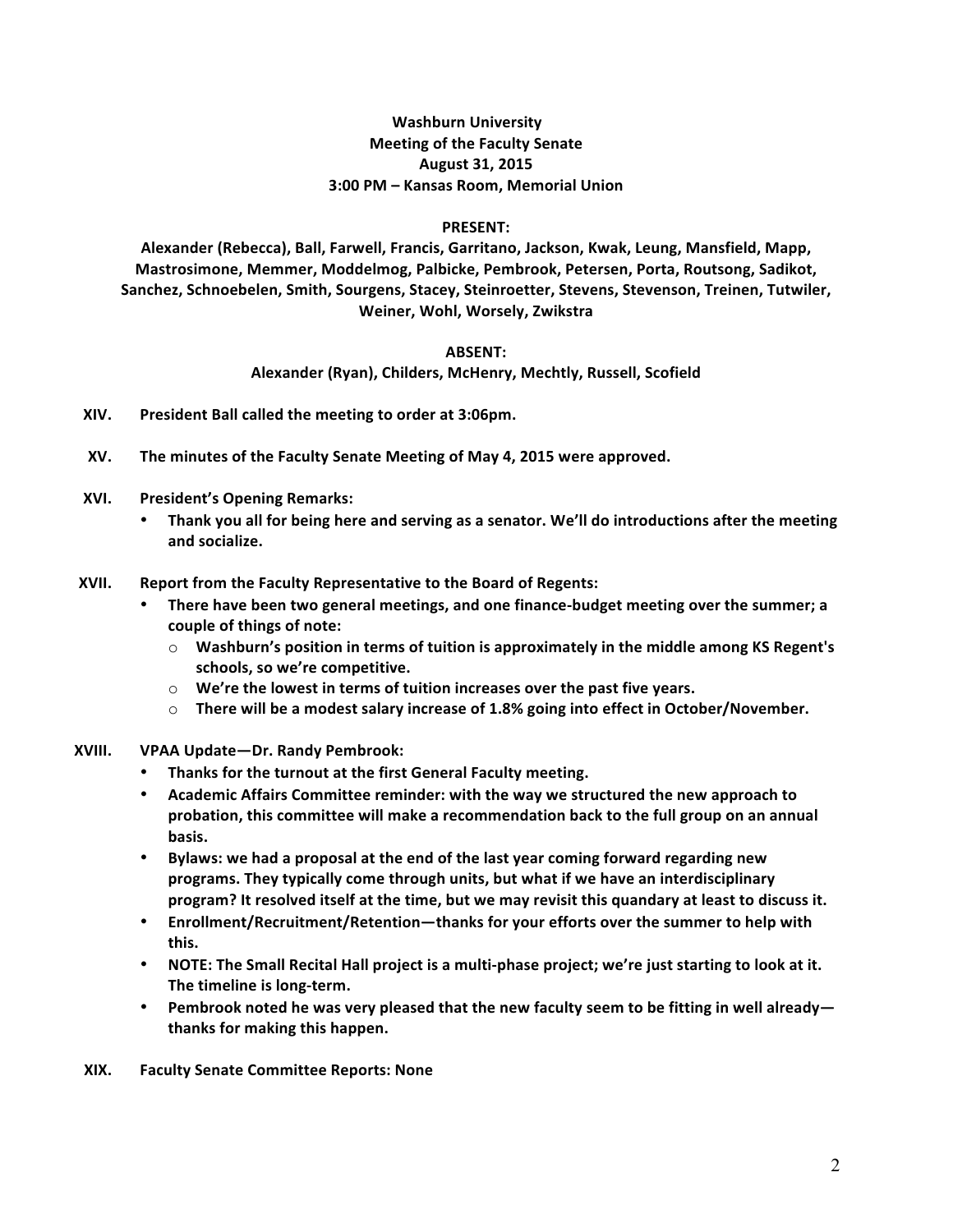- **XX. University Committee Reports:**
	- The minutes of the International Education Committee meeting of 3-26-15 were received.
	- The minutes of the Assessment Grant Committee meeting of 5-7-15 were received.
	- The minutes of the Curriculum Grant Committee meeting of 4-22-15 were received.
	- The minutes of the Faculty Development Grant Committee meeting of 4-22-15 were received.
	- The minutes of the General Education Course Review Committee meeting of 4-8-15 were **received.**
	- The minutes of the Interdisciplinary Studies Committee meeting of 4-8-15 were received.
	- The minutes of the Interdisciplinary Studies Committee meeting of 5-4-15 were received.
	- The minutes of the Small Research Grant Committee meeting of 4-23-15 were received.
- **XXI. Old Business: NONE**
- **XXII. New Business: NONE**
- **XXIII.** Information Items: NONE
- **XXIV. Discussion Items: NONE**
- **XXV. Announcements:**
	- Schnoebelen noted that the location of our next meeting (on September 21<sup>st</sup>) is Henderson **Hall, Room 112.**
	- We need committees to elect chairs and send those to Ball (and CC Schnoebelen) ASAP.
- XXVI. President Ball adjourned the meeting at 3:17pm.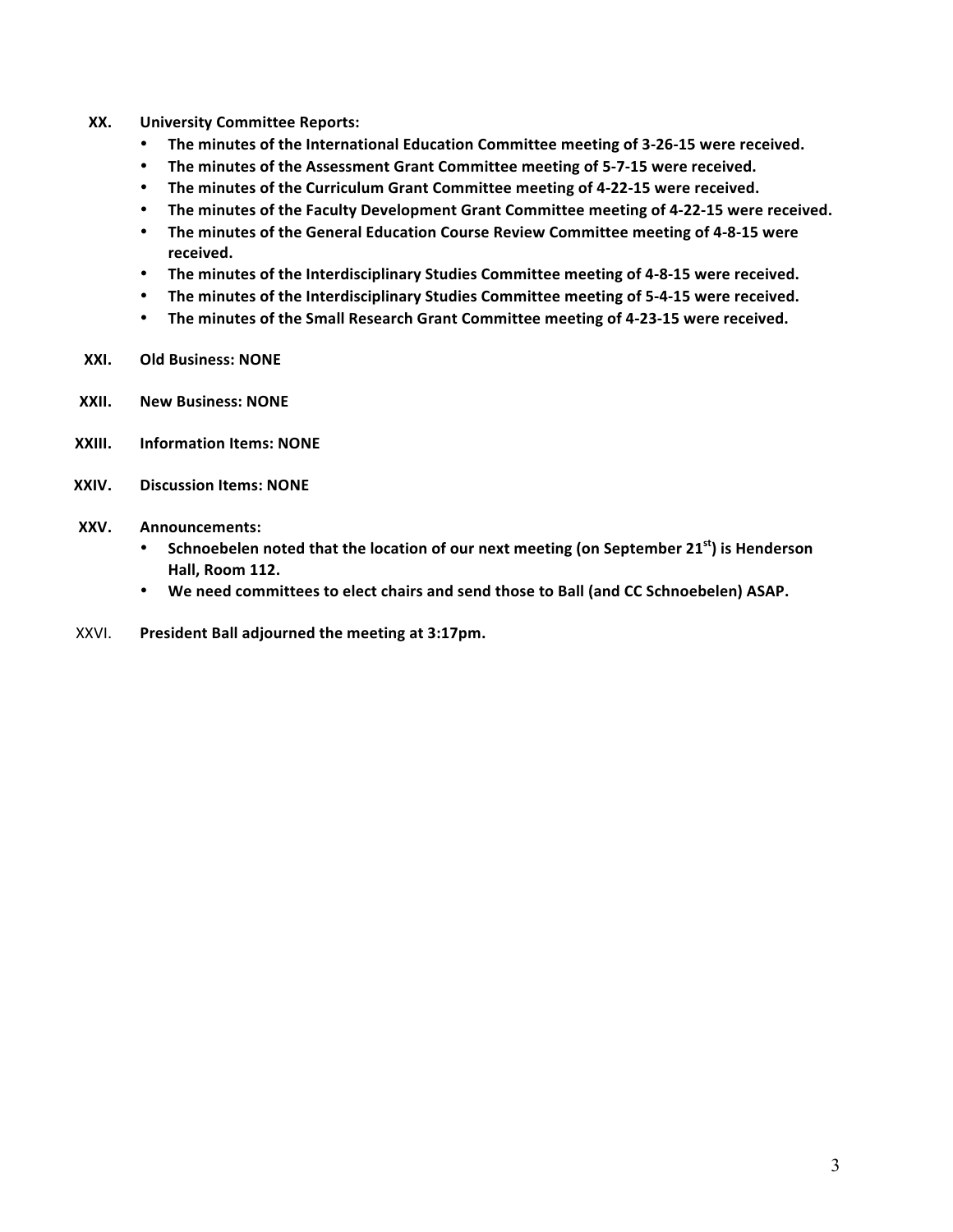# Academic Affairs Committee Meeting April 13, 2015 **Meeting Minutes**

Committee members in attendance: Ryan Alexander Caren Dick Sungkyu Kwak Tony Palbicke Mike Russell Shaun Schmidt (Chair) Barbara Scofield Sean Stacey Barb Stevenson Randy Pembrook (ex officio) 

The meeting was called to order by the Chair, Shaun Schmidt at 3:00 p.m.

1. Minutes from the March 30, 2015

The minutes were sent to the committee prior to the meeting for review. The minutes were approved, with one modification and will be forwarded to Faculty Senate.

2. New Business-

a. Probation and Reinstatement proposal:

Dr. Pembrook provided an overview of the probation/reinstatement proposal. He offered additional information for the committee to consider. After some discussion the committee felt data should be collected for five years. A motion was made and seconded to add the following paragraph into the proposal, with two modifications (as noted).

Standing more time to improve their academic record so that the final result is the acquisition of a post-secondary credential. It is not intended to increase student loan debt apart from such credential attainment. Nor, is it intended to lower the quality of academic work of those graduating at Washburn University. Therefore, this proposal mandates that data previous to and including the academic year 2014-15 will be compared to information from the academic years 2015-16, 16-17, and 2017-18 annually regarding student loan debt, degree attainment, achievement of academic good standing, improvement in repeated courses, retention, and default rates for students on academic warning, probation, and suspension. In addition, no later than Spring, 2018, Starting in Fall 2020 and every 5<sup>th</sup> year thereafter, the Academic Affairs Committee in conjunction with the Probation and Reinstatement Committee and the Office of the Vice President for Academic Affairs will review these data and make recommendations to the Faculty Senate on the continuation or alteration of this policy.

Additionally, a few other minor modifications were made and accepted.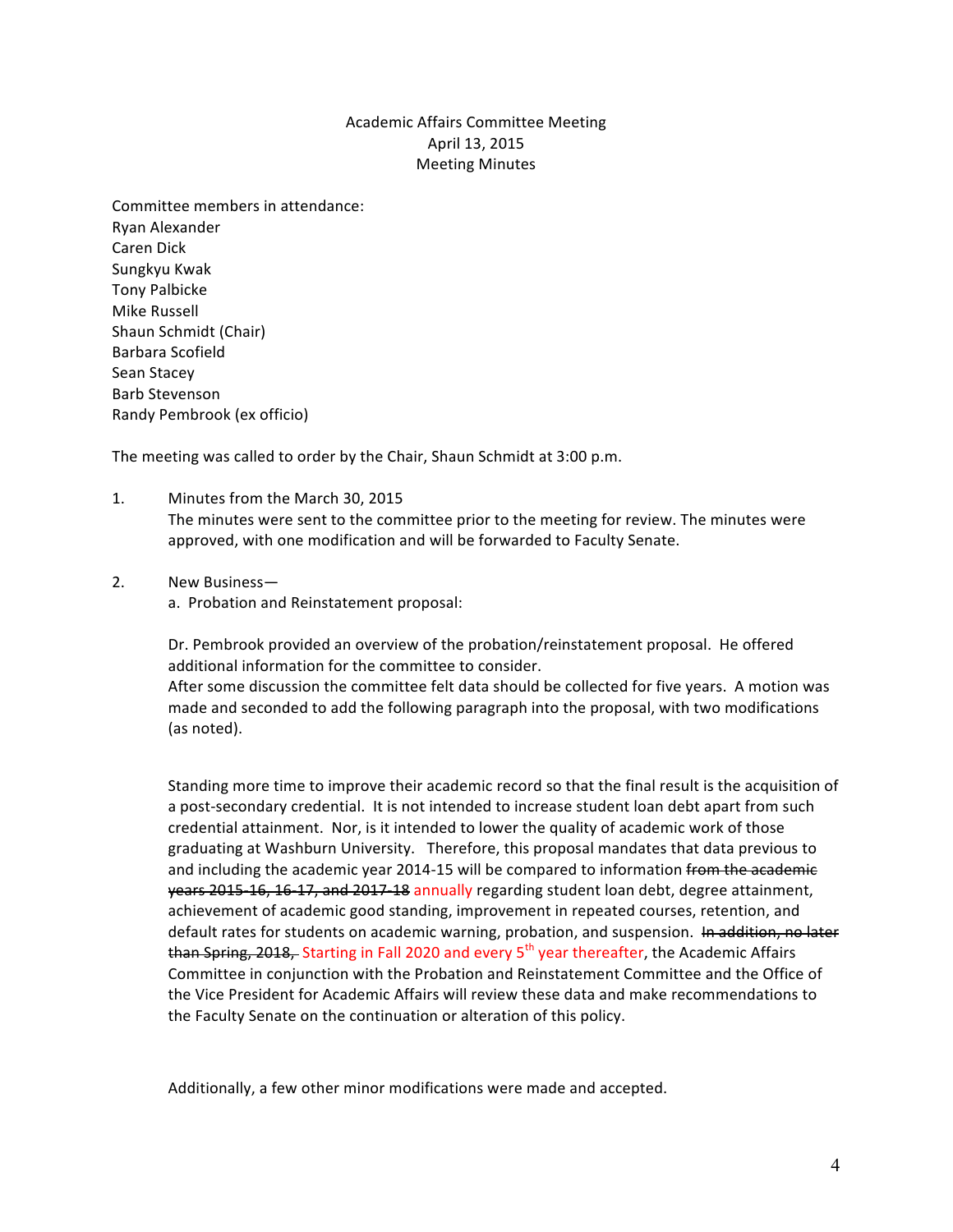A motion was made and seconded to approve the amendment as noted.

After discussion, the committee members voted to approve this motion regarding the agenda item. Based on this approval, this will be forwarded to Faculty Senate.

Meeting to adjourned at 4:05 p.m.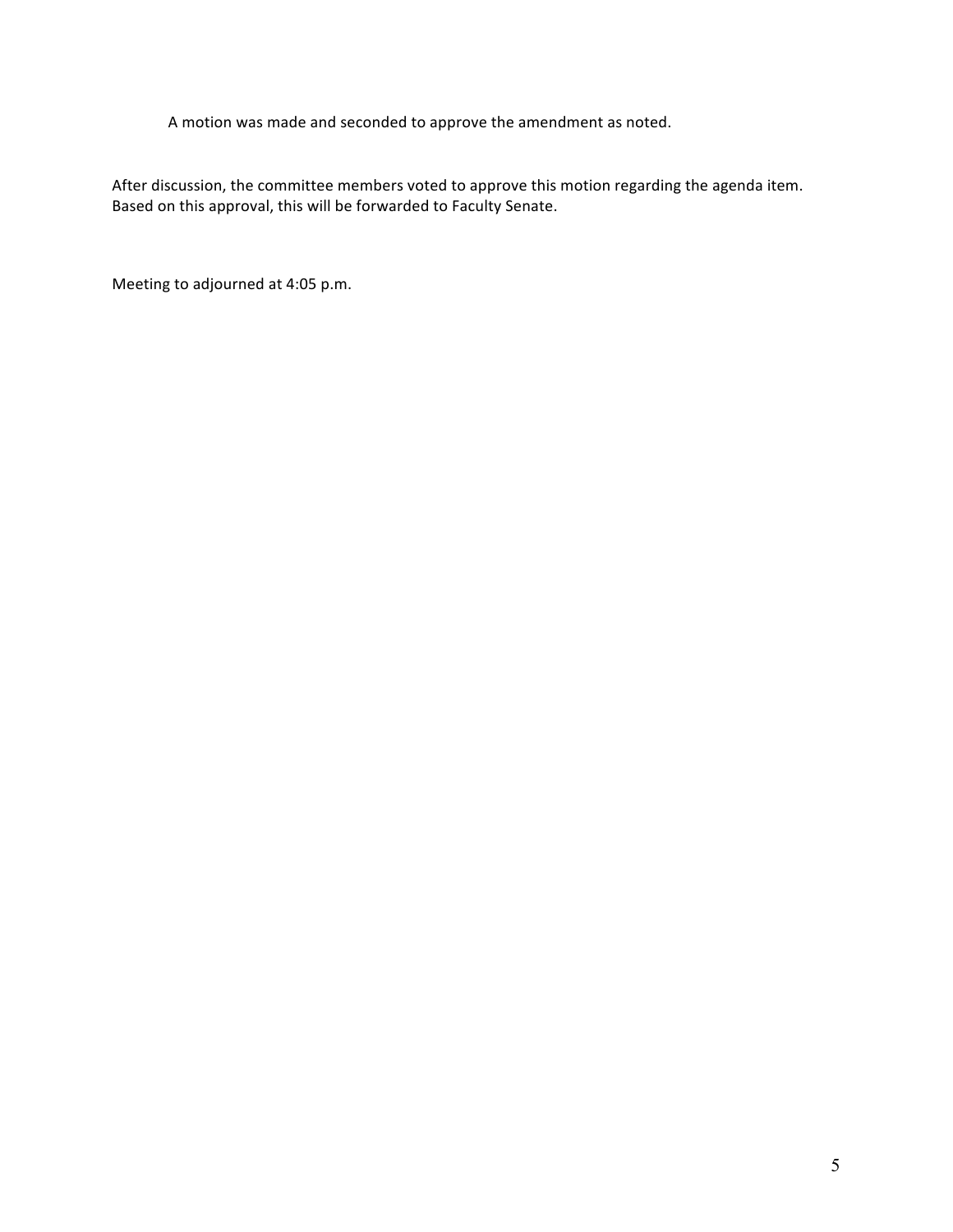#### Academic Affairs Committee Meeting

#### September 14, 2015

#### Meeting Minutes

Meeting called to order, 3:05 pm

## **Present**

Mike Russell

Sam Leung

Barb Stevenson

Sungkyu Kwak

Ryan Alexander

Randy Pembroke

Tony Palbicke

Guests:

Mike McGuire – Honors

Michael Gleason – Leadership

Motion made/seconded/passed regarding minutes from meeting on 4/13/15.

# **New Business**

1. New Tiered system for Honors Students

a. Discussion regarding why this was necessary. Reason was mainly to give Associate degree students the opportunity to gain recognition for completion of lower levels of Honors work in fulfillment of their AA degree. The AA students would take classes in a specific sequence depending upon their AA degree requirements. The proposed start date will be for students in the fall 2015 semester. **Motion passed**.

2. Leadership Certificate change

a. Discussion regarding goal of this change. Main justification was to provide Associate degree seeking students with the chance to start/complete the Leadership Certificate. Discussion regarding the value of the minor v. certificate in Leadership as it applies to AA – BA/BS students. **Motion passed**.

3. Members were encouraged to review the submission information sheet for Academic Affairs.

Meeting adjourned at 4:05 pm

**Next Meeting**: 9/28/15

Submitted by Tony Palbicke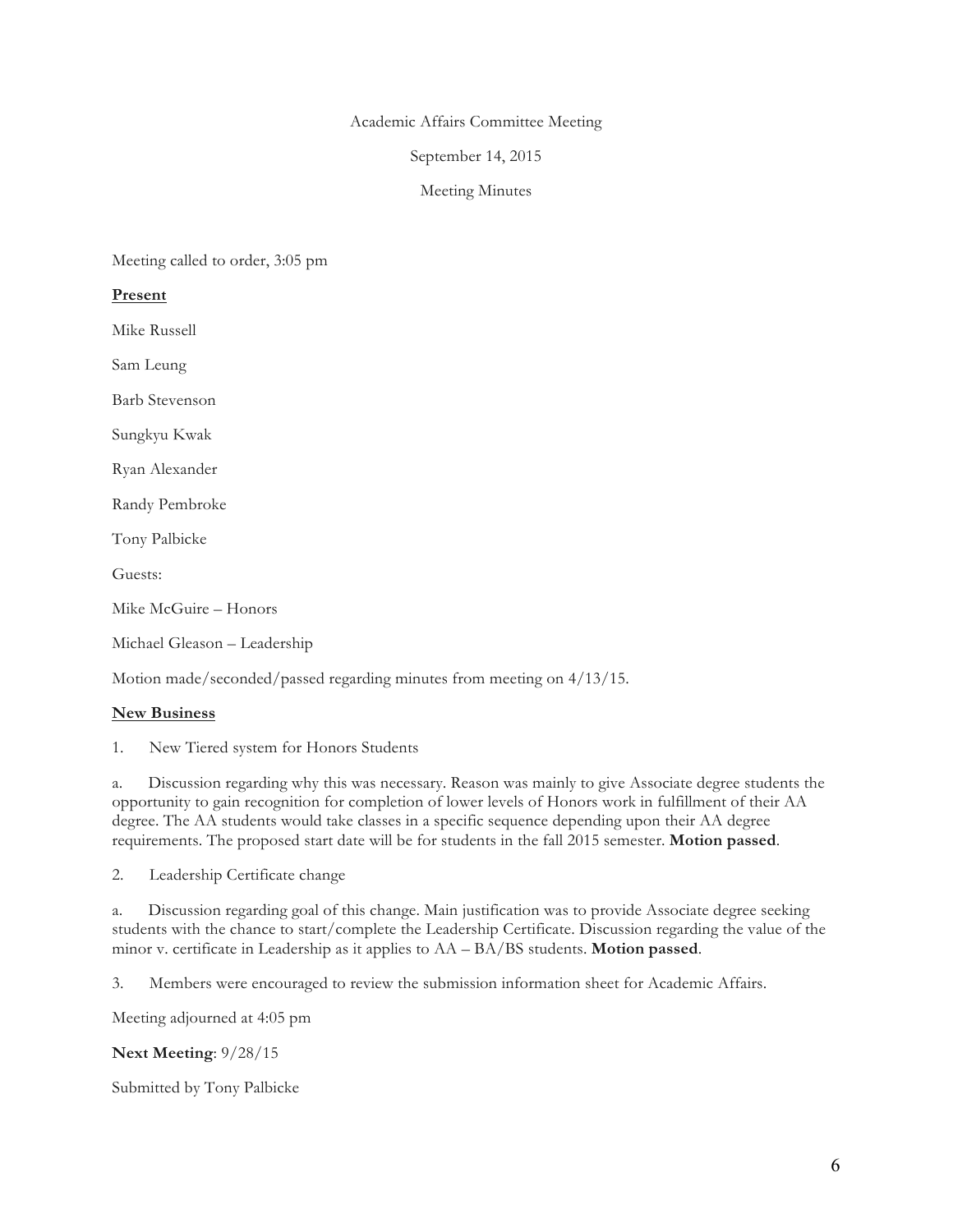# Graduate Council Meeting April 30, 2015 Baker room/BTC  $12:00 - 1:00$  p.m.

Present: Ryan Alexander, Aida Alaka, Bob Boncella, Shirley Dinkel, Bruce Mactavish, Dan Petersen, Michael Rettig, Kayla Waters

Guests: Michelle Shipley, Eric Matthews

Chair Bob Boncella called the meeting to order.

1. The February 23, 2015 minutes were submitted to the committee previously with a request they review these prior to the meeting. A motion and second to approve the minutes were made. All approved said minutes.

New Business: 

1. Post Graduate Certificate in Health Care Education

A motion and second were made to accept the proposal. An overview of the program was offered by Eric Matthews. 

Eric indicated the School of Nursing representatives approached the Master of Health Services faculty to see of their interest to offer 9 credit hours Nursing students need for the education portion of the DNP program (and others). The School of Nursing had decided to not offer the Master of Science in Nursing but knew the 9 credit hours were needed. MHS faculty agreed to work up the Post-Graduate certificate and the School of Nursing has supported this proposal.

3 courses were identified and will be offered to help students meet the needs of their programs. These courses were bundled and will be taught with current faculty.

Discussion occurred regarding the financial implications as noted on the agenda. After discussion and conversation regarding current needs vs. future needs, Michelle Shipley indicated the addition of this certificate to the workload of current faculty is doable. No additional resources are needed at this time.

After discussion and a motion/second, the committee members voted to approve this motion regarding the agenda item. Based on the approval, this will be forwarded to Faculty Senate.

Information Item Only:

A subgroup of the Graduate Council was formed to discuss the Continuous Enrollment issue. Vickie Kelly asked that a handout be provided to the council for discussion. After good discussions, it was determined questions would be e-mailed to Vickie for possible resolution, and this item will be placed on the official agenda for the April meeting.

Meeting was adjourned at 12:30 p.m.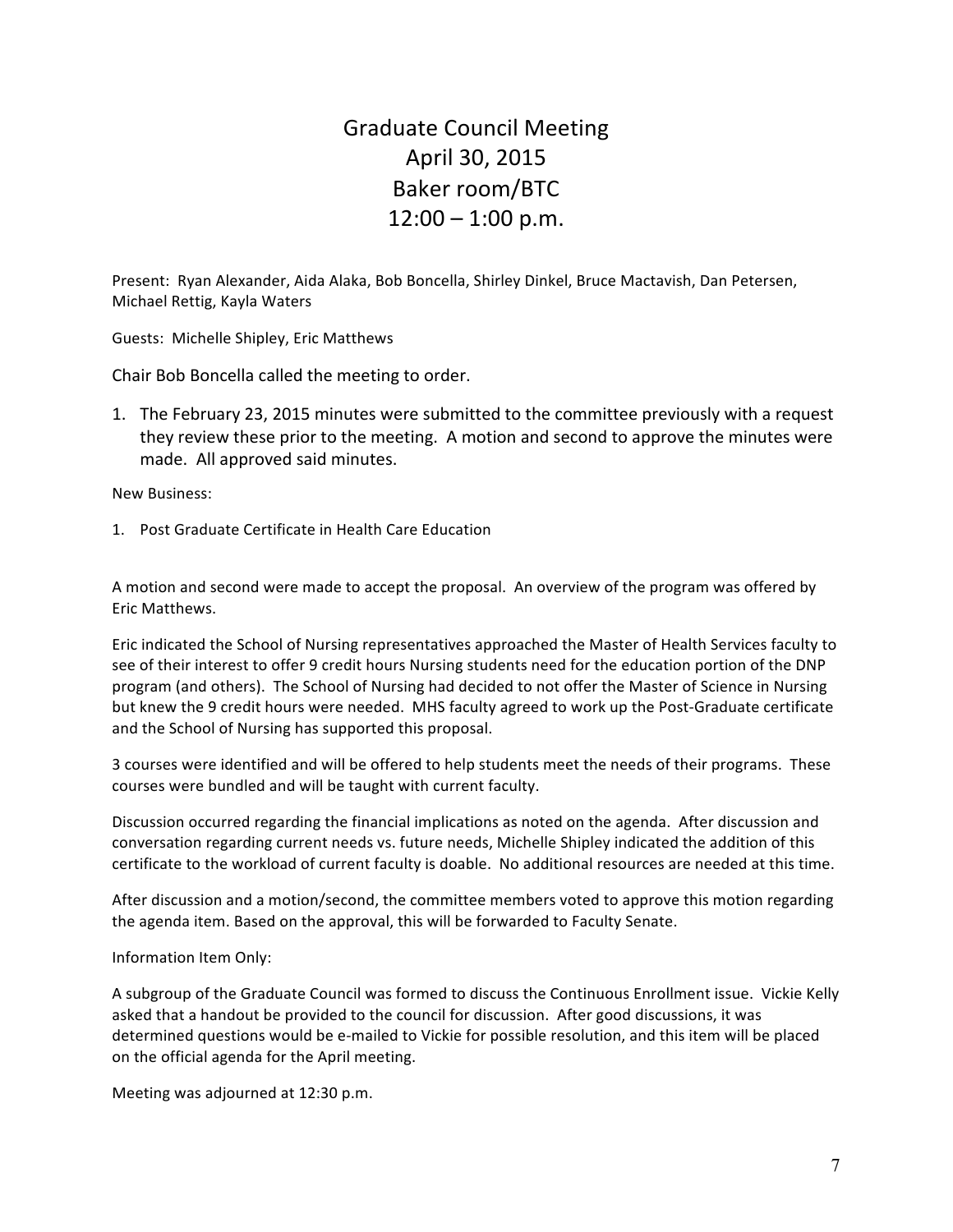# **International Education /International WTE Committee**

# **April 30, 2015, 4-5 pm, International House**

Present: Alex Glashausser, Liviu Florea, Lara Rivera, Brian Ogawa, Judy McConnell-Farmer, Karen Diaz Anchante, and Baili Zhang

Minutes of March 26 meeting were approved.

Zhang reported that a vigil / prayer ceremony was held to honor the earthquake victims in Nepal. Ogawa asked whether there were adequate university services including mental health services available to international students in tragic times like this. Zhang indicated he would check around.

Committee reviewed but declined Wilkinson's funding request based on the fact that the applicant no longer holds the full-time faculty status.

Committee reviewed and voted via email to approve Schbley's request for funding. The email format was necessary because the request was submitted after the committee met.

The committee voted to change the first restriction in the Fund Guidelines from current to revised, effective August 1, 2015.

**Current:** This fund is available only to support travel abroad for scholarly and professional endeavors, which typically include presenting scholarly and creative work, and invited unpaid teaching/conducting master classes/seminars/workshops. Mere attendance at a conference does not qualify for funding.

**Revised:** This fund is available only to support travel abroad for presenting scholarly and creative work, and invited unpaid teaching/conducting master classes/seminars/workshops. Mere attendance at a conference does not qualify for funding.

Zhang informed the committee that he would work with the deans to select several new members for next term.

Baili Zhang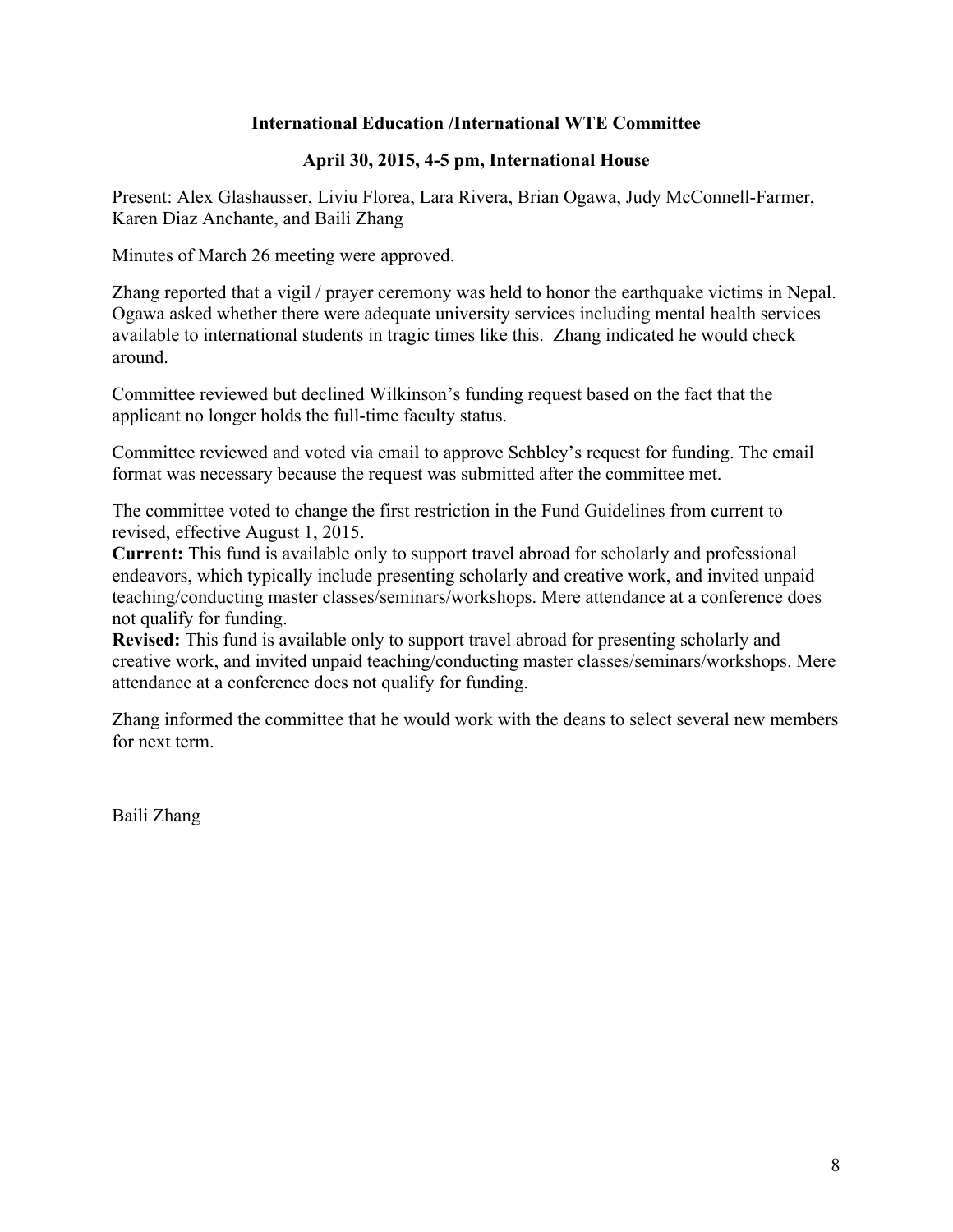# **MINUTES**

# **HONORS ADVISORY BOARD SUBCOMMITTEES**

Wednesday, April 1, 2015

Crane Room – 12:00 p.m.

**Present**: John Burns, Emily Engler (Student Representative), Andrew Herbig, Debbie Isaacson, Jean Sanchez, and Michael McGuire (Chair)

# **Scholarship Subcommittee Meeting Notes**

- Met on March 4, 2015 in the Crane in place of regular Honors Advisory Board meeting
- Members Present: Michael Gleason, Martha Imparato, Jennifer Jenkins, Michael McGuire, and Brad Turnbull
- Incoming student application materials were distributed along current student application materials
- Evaluation scheme was discussed
	- o Members agreed to rank order both incoming and current students based on several criteria discussed (e.g., quality of essay, resume, and gpa)
	- $\circ$  Members also agreed to rank order current honors students' scholarship application materials from which outstanding first-, second-, and third-year honors students would be selected
- Committee members agreed to meet over the summer to further discuss the process of evaluating scholarship recipients for next year with the goal of creating a rubric.

# **Curriculum Subcommittee Notes**

- The Curriculum subcommittee met on April 1, 2015 in place of the regular Honors Advisory Board.
- **Honors Student Council Report**
	- o Emily, President of the Honors Student Council, reported to committee the success of the Spring Banquet.
	- $\circ$  Emily also provided the committee with a new initiative for tiered-system, which was voted and approved by the Honors Student Council to be adopted beginning next academic year (2015-2016).
- A report from the Program Review Committee, which had been distributed at an earlier meeting, was redistributed and reviewed.
	- $\circ$  Committee members weighed in on several points identified in the report for which a response will be revised for the Program Review Committee
	- $\circ$  Special thanks to Jean Sanchez for taking and summarizing notes for the response.

The meeting adjourned at approximately 12:55 p.m.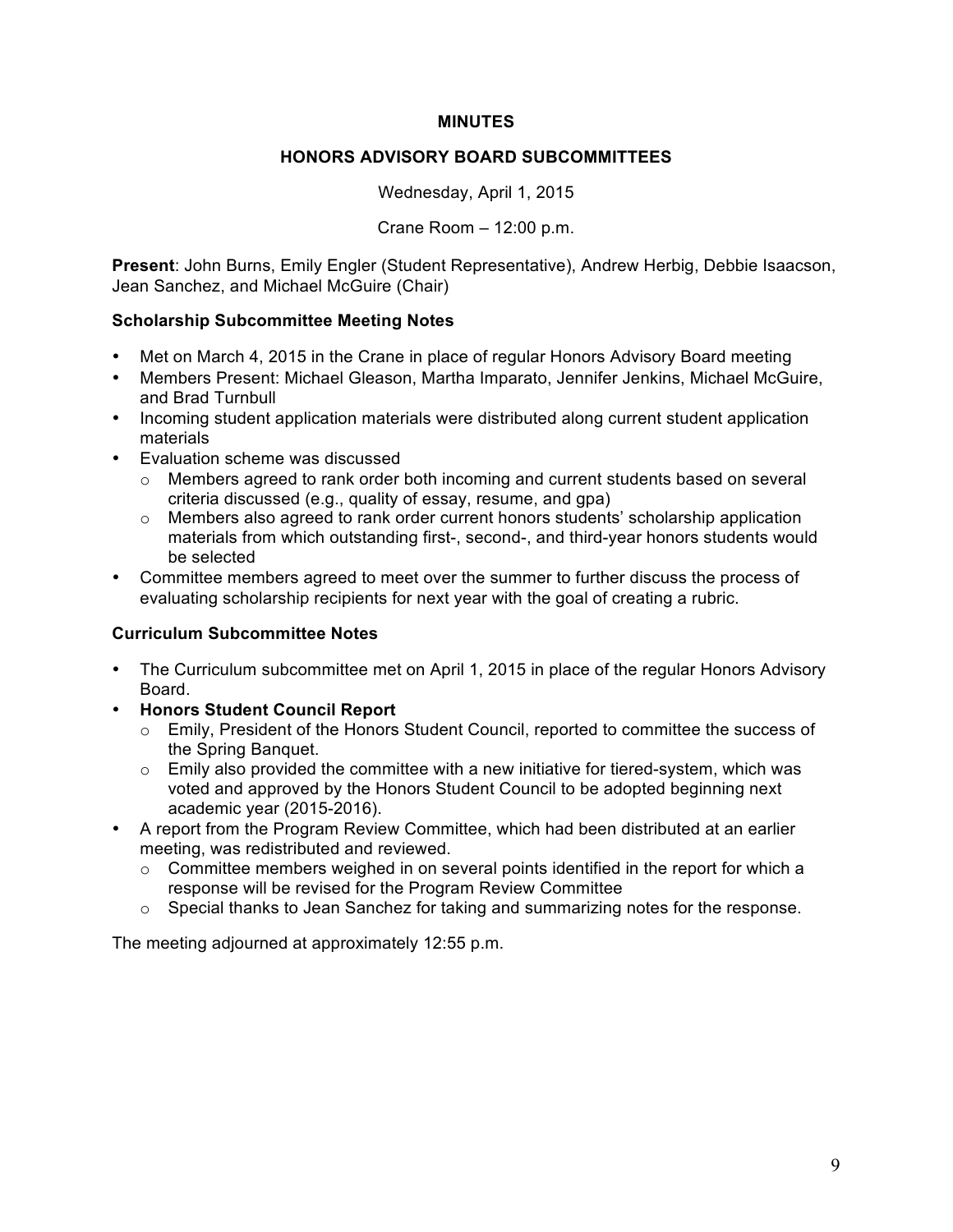#### **MINUTES**

#### **ASSESSMENT COMMITTEE**

Thursday, April 23, 2015

Cottonwood Room  $- 2:00$  p.m.

Present: Nancy Tate, Melanie Burdick, Sarah Cook, Emily Grant, Tom Hickman, Vickie Kelly, Elaine Lewis, Denise Ottinger, Michael Rettig, Jim Smith, Margaret Wood and CJ Crawford (administrative support). Absent: Jane Carpenter, Gillian Gabelmann, Bob Handley, Dalton Hane, Sean Stacey, and Maria Stover.

#### **ASSESSMENT RETREAT**

The Retreat to review Assessment Plans and Reports is scheduled for Friday, July 17 in Henderson 103 from 9A-1P with brunch being served at 10A. We need as many committee members as possible to attend to help with the review.

We will need to select award recipients – best practices/process and most improved – to be announced at the August General Faculty meeting.

## **SAMPLE OF UPDATED ANNUAL ASSESSMENT REPORT DOCUMENT**

The sample Assessment Report document showing how the information for the second year would be added was approved by the committee.

#### **ACADEMIC EFFECTIVENESS ANALYST**

Nancy said the budget had been approved add an Academic Effectiveness Analyst beginning next year. This position would be responsible for assessment analysis and reporting and would be located in the SAR office.

#### **GENERAL EDUCATION ANNUAL REPORT**

A sample form was handed out and Nancy asked for feedback from the Assessment Committee on what the final form should look like.

# **BEST PRACTICES POSTER SESSION**

There was a discussion on when to have the Best Practices poster session for 2015-2016. The first one was held in January 2013 and the second one was held in October 14. It was recommended that during the retreat in July the reviewers could help identify a topic for the session and departments to present. It was suggested that November may be a good month to hold the poster session but further discussion would be needed after the July retreat.

The meeting adjourned.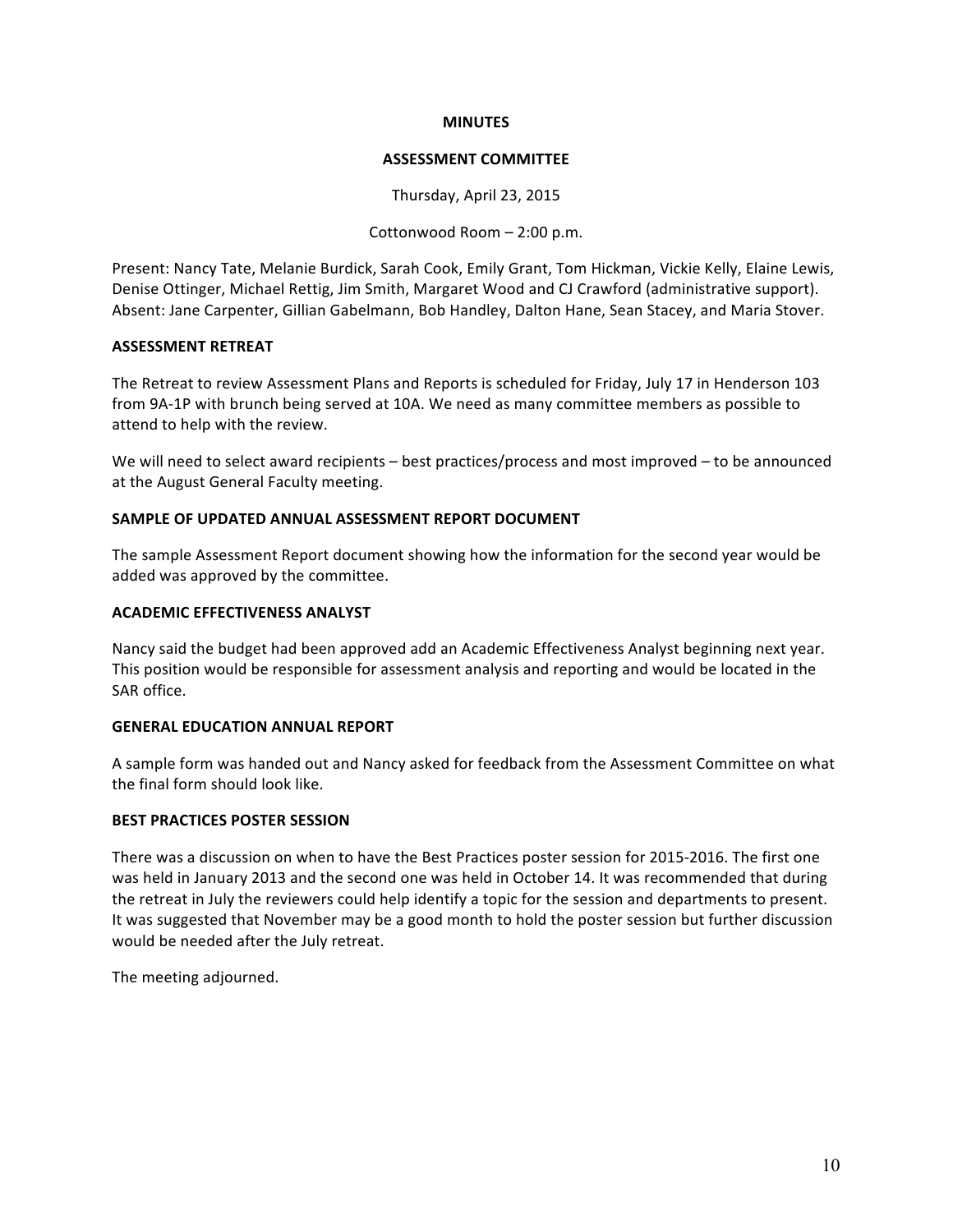#### **FACULTY AGENDA ITEM NO 16-1**

Date: April 29, 2015

Submitted by: *Dr. Michael McGuire, ext.* 1342

SUBJECT: *New Tiered System for Honors Students*

**Rationale:** A new tiered system for the Washburn University honors program has been a work in progress for several years now. The rationale is simple: allow more students to participate in honors and receive recognition for doing so. A primary goal was to make the program more accessible to students. For example, the new system allows transfer students to join and complete up to Tier 1 for recognition of their efforts. In addition to providing transfer students with the opportunity to participate in honors, the system allows for students to join late (e.g., as juniors) and still complete the lowest tier. Further, some students who begin as freshman may dropout of honors due to their major requirements. The new system, at the very least, would allow them to bow out after tier 1 and still receive recognition for what they have accomplished. Alternatively, it might motivate them to stay involved longer to receive some further recognition. Finally, there is a service component developed by the students in which, by completing a specified number of hours, students would receive the label "with Distinction in Service" in addition to the appropriate tier level (e.g., Honors Associate with Distinction in Service). This tiered system was approved by both Honors Student Council and the curriculum subcommittee of the Honors Advisory Board.

# **Description:**

# Curricular

Tier 1: Honors Associate  $-$  12 Hours Honors Credit Tier 2: Honors Scholar – 18 Hours Honors Credit Tier 3: Honors Graduate - 24 Hours Honors Credit

- Regardless of tier, students would still be expected to complete an Honors Thesis Project (or similar scholarly project (e.g., scholarly/creative WTE, or capstone project within major)).

# Involvement

No distinction with no involvement With Distinction in Service – 50 Hours involvement  $(35$  in HONORS) With High Distinction in Service - 100 Hours involvement (75 in HONORS)

Each curricular tier can be combined with any level of distinction and would be noted on the academic transcript upon graduation.

Financial Implications: Registrar's time to modify transcript descriptors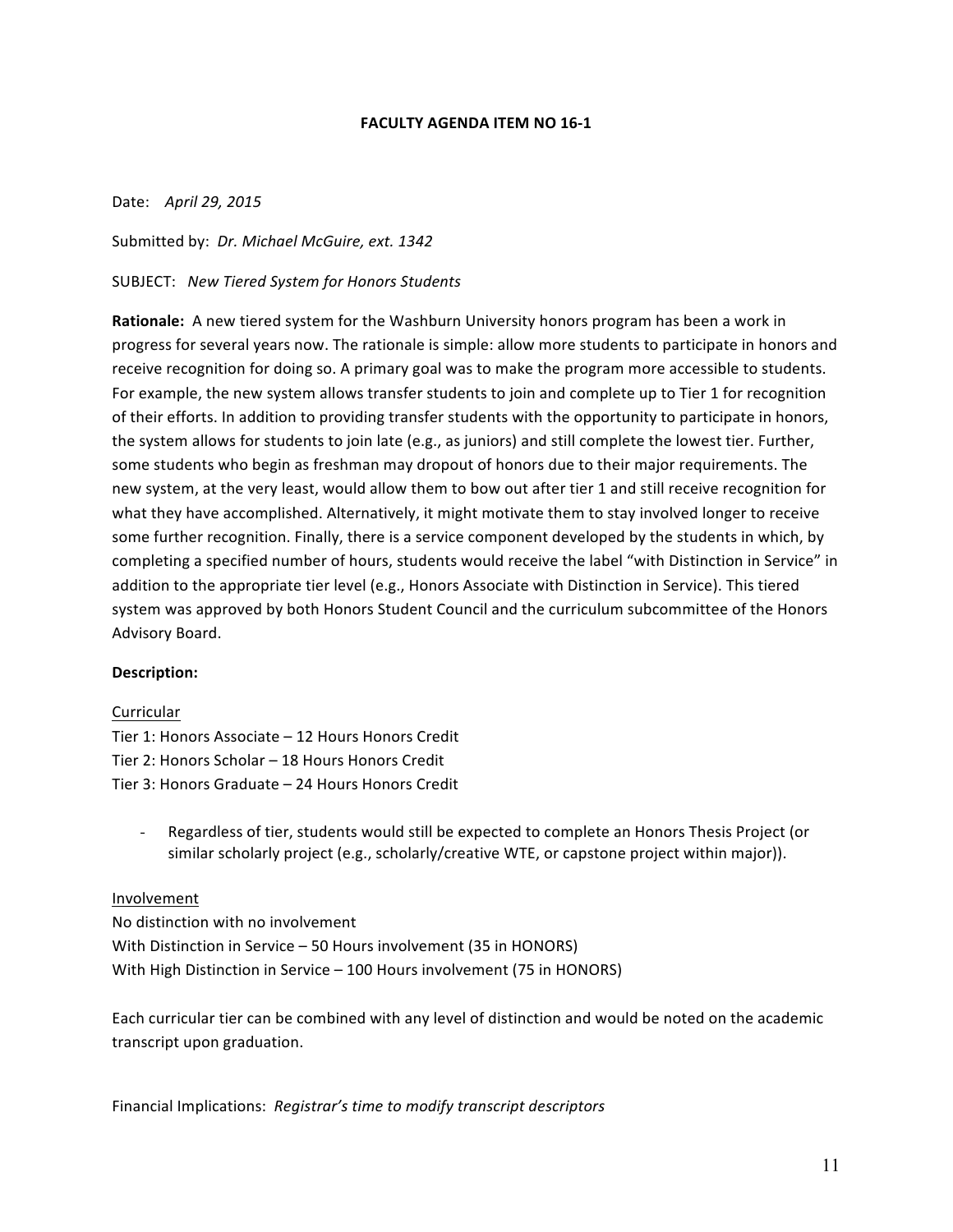Proposed Effective Date: Fall 2015

Request for Action: Approval by Interdisciplinary Studies/AAC/.FAC/FS/ Gen Fac, etc

Approved by: *Interdisciplinary Studies on date*

*AAC on date*

*FAC* on date

*Faculty Senate on date* 

Attachments  $Yes \Box No \Box X$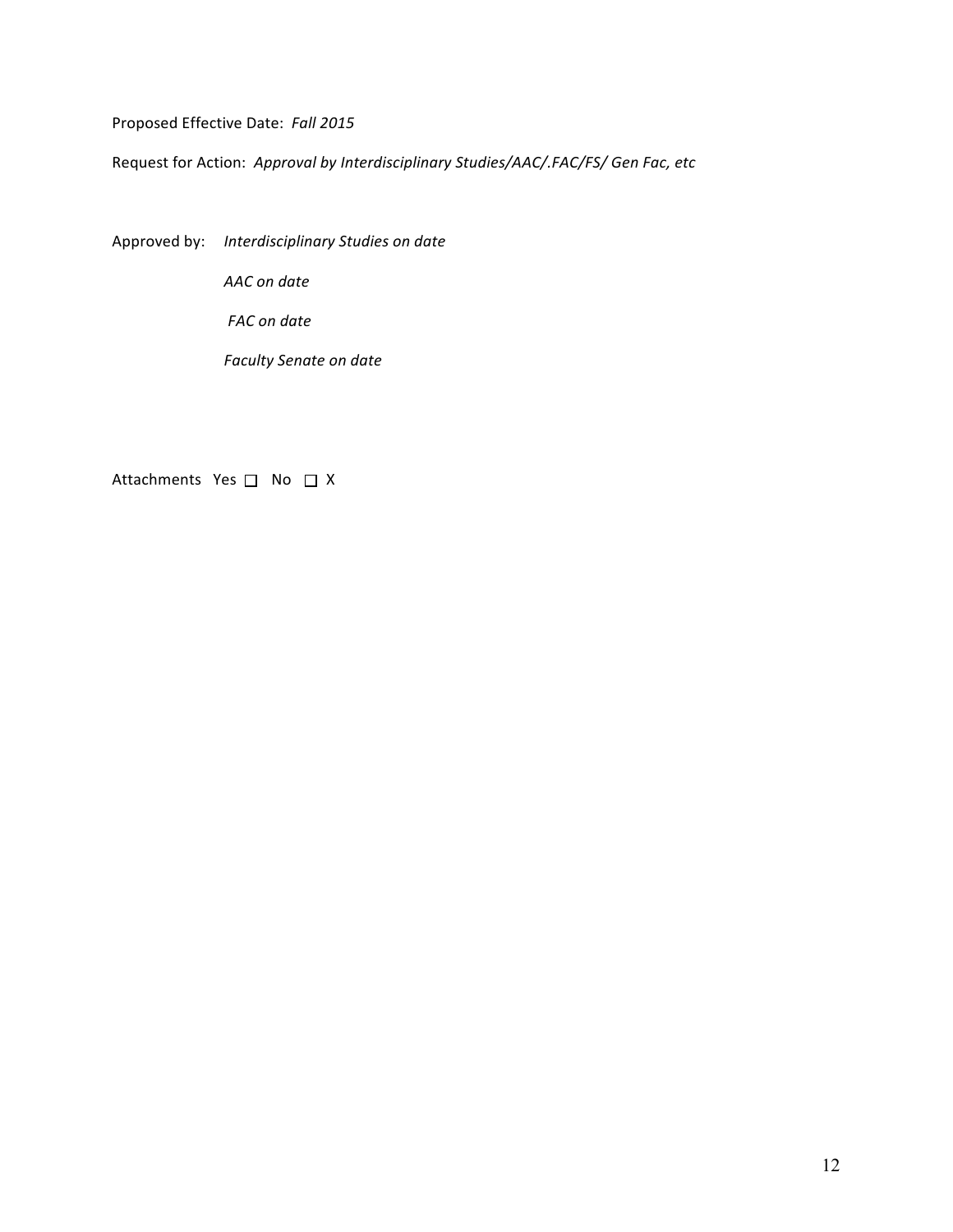#### **FACULTY AGENDA ITEM NO 16-2**

Date:  $4/13/2015$ 

Submitted by: *Dr. Nancy Tate* 

SUBJECT: *Leadership Certificate Curriculum Change*

Description: This proposal changes the catalog language to allow the Leadership Studies Certificate be earned by associate degree seeking students. In addition, a new course (LE 350) will be added to become the culminating course of the students' experience with the Leadership Studies Certificate. This is a 350 course code, more appropriate for students at the associate degree level.

#### *Current Language:*

The Leadership Studies Minor and Certificate are interdisciplinary programs open to students in all majors and degree programs. The Leadership Studies Minor or Certificate combine academic, cocurricular and community leadership experiences and is designed to be completed concurrently while earning a baccalaureate degree. These programs provide graduates with the knowledge and skills necessary to be effective leaders in government, business, not-for-profit, educational, and civic settings.

#### *Proposed Language:*

The Leadership Studies Minor and Certificate are interdisciplinary programs open to students in all majors and degree programs. The Leadership Studies Minor and Certificate combine academic, cocurricular and community leadership experiences. **The Leadership Studies Minor** is designed to be completed concurrently while earning a baccalaureate degree. Students completing an associate degree or baccalaureate degree are able to earn a Leadership Studies Certificate. These programs provide graduates with the knowledge and skills necessary to be effective leaders in government, business, not-for-profit, educational, and civic settings.

Rationale: In the current catalog description it is unclear whether students earning an associate degree are able to complete the leadership certificate, and the Leadership Institute has received several requests *for* this option. The proposed catalog change will clearly define the acquisition of the certificate at the *associate degree level and the acquisition of the leadership minor or certificate at the baccalaureate degree level.*

Financial Implications: *None. Existing faculty will offer LE 350 (currently being proposed)* on demand in *course load.* 

Leadership Studies Minor students take LE100, LE200, LE300, LE400 and two elective courses. Students pursuing the Leadership Studies Certificate will take three of these four core courses (LE100, LE200 and LE300), and the new LE350 course will be the final course to complete the certificate.